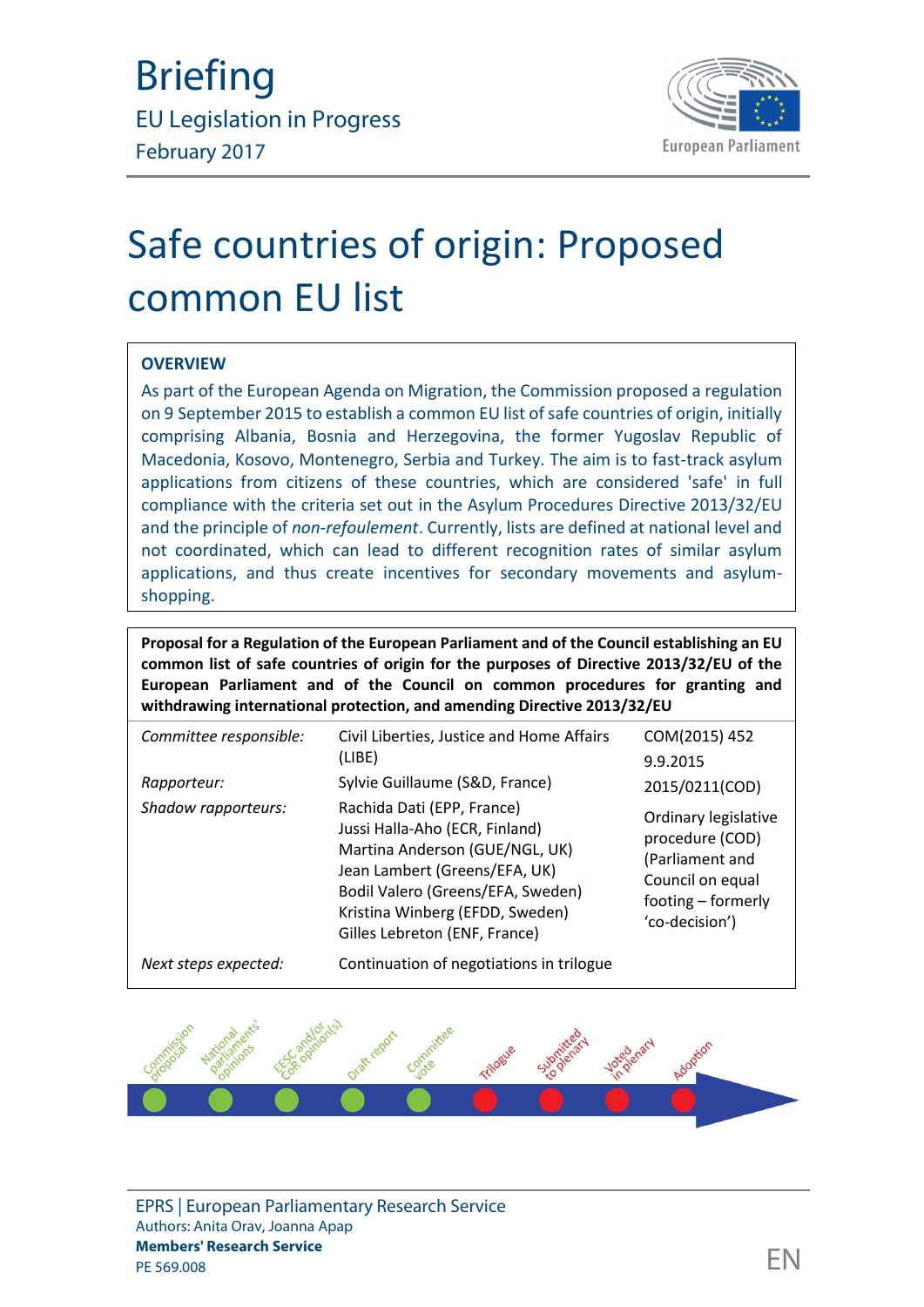#### **Introduction**

On 9 September 2015, the European Commission adopted its second [implementation package](http://ec.europa.eu/dgs/home-affairs/what-we-do/policies/european-agenda-migration/proposal-implementation-package/index_en.htm) under the [European Agenda for Migration](http://eur-lex.europa.eu/legal-content/EN/TXT/?uri=CELEX%3A52015DC0240) in response to the unprecedented [migrant flows](http://frontex.europa.eu/trends-and-routes/migratory-routes-map/) arriving in the European Union. The new package includes a [proposal for a](http://eur-lex.europa.eu/legal-content/en/TXT/?uri=CELEX:52015PC0452) regulation establishing an [EU common](http://ec.europa.eu/dgs/home-affairs/what-we-do/policies/european-agenda-migration/background-information/docs/2_eu_safe_countries_of_origin_en.pdf) [list of safe countries of origin](http://ec.europa.eu/dgs/home-affairs/what-we-do/policies/european-agenda-migration/background-information/docs/2_eu_safe_countries_of_origin_en.pdf), as agreed by the [European Council](http://www.consilium.europa.eu/en/press/press-releases/2015/06/26-euco-conclusions/) of 25-26 June 2015. Ireland and the UK may choose to opt in, while Denmark will not participate in the adoption of the regulation. The proposed list would initially comprise seven countries: Albania, Bosnia and Herzegovina, the former Yugoslav Republic of Macedonia, Kosovo, Montenegro, Serbia and Turkey.

Although the notion of a 'safe country of origin' is not regulated in the [1951 Convention Relating to the](http://www.unhcr.org/3b66c2aa10.html)

As stated by President Juncker in his **[State of the](https://ec.europa.eu/priorities/sites/beta-political/files/state_of_the_union_2015_en.pdf)** [Union Speech in 2015:](https://ec.europa.eu/priorities/sites/beta-political/files/state_of_the_union_2015_en.pdf) 'we also need to separate better those who are in clear need of international protection and are therefore very likely to apply for asylum successfully; and those who are leaving their country for other reasons which do not fall under the right of asylum. This list will enable Member States to fast track asylum procedures for nationals of countries that are presumed safe to live in ... the list of safe countries is only a procedural simplification. It cannot take away the fundamental right of asylum for asylum seekers from Albania, Bosnia and Herzegovina, the Former Yugoslav Republic of Macedonia, Kosovo, Montenegro, Serbia, and Turkey. But it allows national authorities to focus on those refugees which are much more likely to be granted asylum, notably those from Syria.'

[Status of Refugees](http://www.unhcr.org/3b66c2aa10.html) it is not a new concept on the international scene. It [can theoretically](http://www.asylumineurope.org/sites/default/files/resources/no-283-why-turkey-is-not-a-safe-country.pdf) refer to the automatic exclusion from refugee status of nationals originating in safe countries of origin, or it can raise a presumption of safety that those nationals must rebut. The concept of a 'safe country of origin' (SCO) is used in migration management to define countries which, based on their **stable democratic system and compliance with international human-rights treaties**, are presumed safe to live in. Based on this presumption, the recast [Asylum Procedures Directive](http://eur-lex.europa.eu/legal-content/EN/TXT/?uri=CELEX:32013L0032) 2013/32/EU, applicable since 21 July 2015, permits the use of an accelerated procedure, without prejudice to the final decision, when the applicant is from a 'safe country of origin'. The Asylum Procedures Directive and the recast [Qualification Directive](http://eur-lex.europa.eu/legal-content/EN/TXT/?uri=celex:32011L0095) 2011/95/EU set standards for determining which asylum applicants qualify for international protection. These Directives rely on the refugee law requirements set out in the [1951 UN Convention \(Geneva Convention\) and](http://www.unhcr.org/3b66c2aa10.html) [the 1967 Protocol](http://www.unhcr.org/3b66c2aa10.html), which define a refugee as a person who 'owing to well-founded fear of being persecuted for reasons of race, religion, nationality, membership of a particular social group or political opinion, is outside the country of his nationality and is unable or, owing to such fear, is unwilling to avail himself of the protection of that country'. The definition of refugees was intended to exclude internally displaced persons, economic migrants, victims of natural disasters, or persons fleeing violent conflict but not subject to discriminatory persecution.<sup>1</sup>

However, procedures for returning asylum-seekers who do not meet the criteria must not violate the principle of *[non-refoulement](http://ec.europa.eu/dgs/home-affairs/what-we-do/networks/european_migration_network/docs/emn-glossary-en-version.pdf)* enshrined in Article 33 of the Convention, which stipulates that 'no Contracting State shall expel or return (*refouler*) a refugee in any manner whatsoever to the frontiers of territories where his life or freedom would be threatened on account of his race, religion, nationality, membership of a particular social group or political opinion.'

The Geneva Convention and its Protocol relating to the status of refugees currently [bind](http://www.unhcr.org/3b73b0d63.html) 142 contracting states, including all EU Member States. Turkey and all Western Balkan states except Kosovo are signatories to both the Convention and the Protocol.

The concept of safe country of origin should not be confused with the notion of safe third country. The first applies to a country whose own citizens are not persecuted, whereas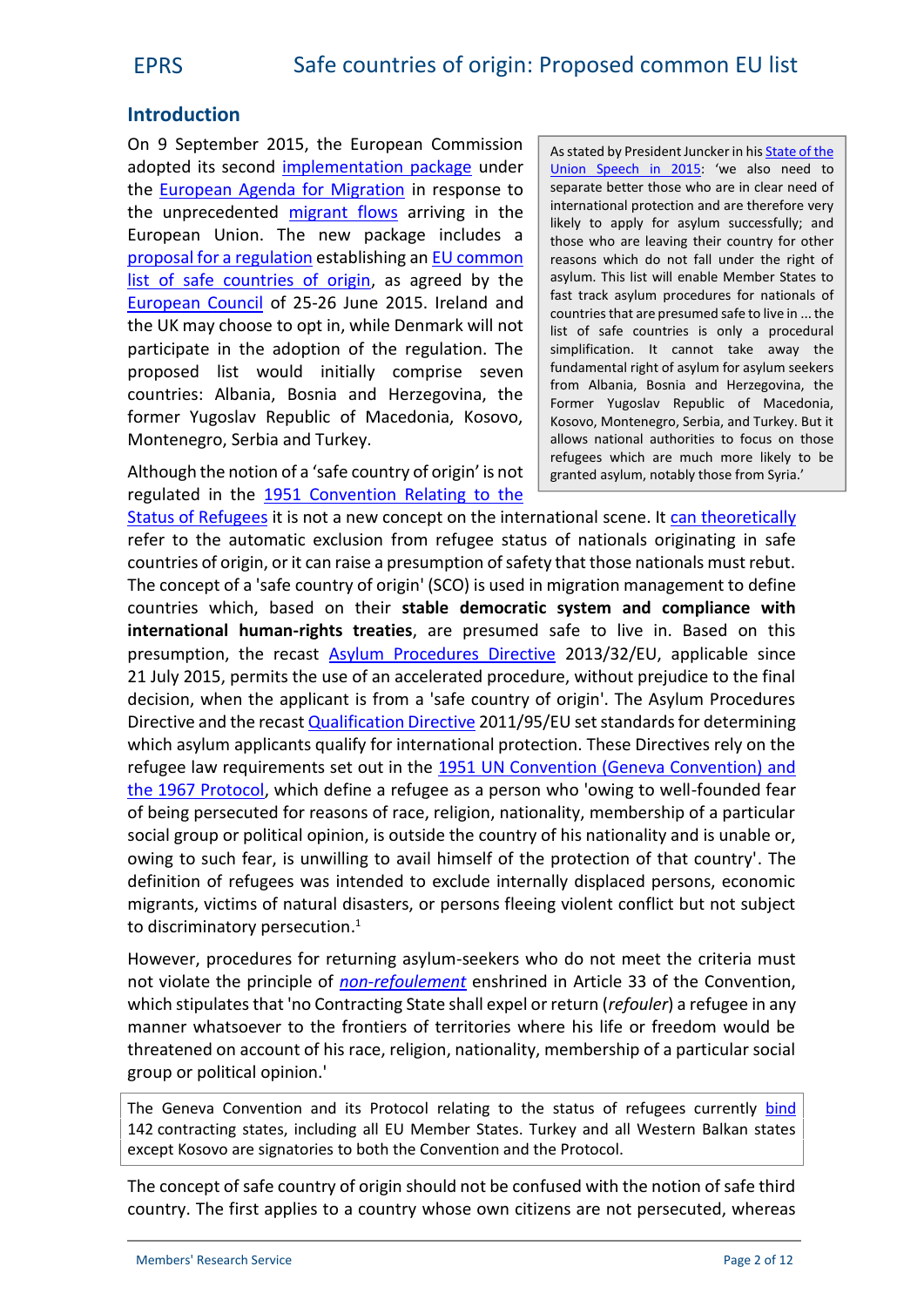the latter refers to a transit country considered safe for provision of international protection.

### **Context**

The proposals for enhanced migration management were presented in September 2015, at the [peak of migrant arrivals](http://www.pewglobal.org/2016/08/02/number-of-refugees-to-europe-surges-to-record-1-3-million-in-2015/) in the EU. The violent conflicts in Syria and Iraq, and instability and poverty in parts of Africa forced millions of people to flee their homeland in search of protection and a decent life elsewhere, many of them in the EU. According to [Eurostat](http://ec.europa.eu/eurostat/statistics-explained/index.php/Asylum_statistics), the number of applications for international protection rose from 431 000 in 2013 to close to 1.3 million in 2015 in the EU. At the end of 2016, the number of [asylum](http://ec.europa.eu/eurostat/web/asylum-and-managed-migration/data/main-tables) [applicants](http://ec.europa.eu/eurostat/web/asylum-and-managed-migration/data/main-tables) in the EU remained close to the 1 million mark. This placed a heavy burden on national asylum systems, causing long [delays](http://www.ecre.org/wp-content/uploads/2016/10/AIDA-Brief-DurationProcedures.pdf) and a backlog of applications.

According to the United Nations Refugee Agency ([UNHCR\)](http://www.unhcr.org/cgi-bin/texis/vtx/home), during mass movements of refugees, usually as a result of conflicts or generalised violence as opposed to individual persecution, there is no  $-$  nor ever will be  $-$  capacity to conduct individual asylum interviews for everyone who has crossed a border. Nor is it usually necessary, since in such circumstances it is generally evident why they have fled. As a result, such groups are often [declared](http://www.unhcr.org/pages/49c3646c137.html) 'prima facie' refugees. The current migration flows are [mixed](http://www.cfr.org/migration/europes-migration-crisis/p32874), comprising both economic migrants and asylum-seekers. In reality, these groups can and do overlap, and this grey area is often exacerbated by the inconsistent methods with which asylum applications may be processed in the Member States. This has pointed to a need to better coordinate practices in order to avoid clear discrepancies within the EU when processing similar asylum applications.

#### **Existing situation**

#### *National lists of safe countries of origin*

At the moment, SCO lists are set by Member States who may apply the concept in accordance with the criteria laid down in Article 38(1) of the Asylum Procedures Directive. The concept is defined in Article 36(1) of the directive, whereas Article 36(2) leaves Member States [discretion](http://emn.ee/wp-content/uploads/2016/02/582_Article-36-of-the-Directive-201332EU-24.11.2014.pdf) to 'lay down in national legislation further rules and modalities' on its application. Currently there is no obligation to use the concept. Some Member States (Greece, Spain, Italy, Poland and Sweden) do not apply it at all. The Commission in its proposal takes note that SCO lists are currently used in at least 12 Member States. Other countries either do not differentiate between asylum applications in this respect, as is the case in Lithuania, or apply the concept without a designated SCO list, as in the Netherlands. The Asylum Information Database (AIDA) [2014/2015 Annual Report](http://www.asylumineurope.org/sites/default/files/shadow-reports/aida_annualreport_2014-2015_0.pdf) suggests that the administrative practice may exist in countries with no formal SCO list.

In countries where the concept is used, the lists are homogenous (see Table 1) and, as pointed out in the AIDA [2013/2014 Annual Report,](http://www.asylumineurope.org/sites/default/files/shadow-reports/aida_annual_report_2013-2014_0.pdf) no country is on the safe list of all EU Member States. Turkey is currently defined as a safe country of origin only by [Bulgaria](http://www.statewatch.org/news/2015/jul/eu-com-safe-countries.pdf). Kosovo, while currently recognised as safe by seven Member States, is not party to the Geneva Convention and its Protocol.

France [withdrew](http://www.conseil-etat.fr/Actualites/Communiques/Liste-des-pays-d-origine-surs-de-l-OFPRA) Kosovo from its safe list as of 10 October 2014 but [reintroduced](http://www.asylumineurope.org/news/01-03-2016/france-kosovo-reintroduced-list-safe-countries-origin) it on 9 July 2015. This was enabled by the updated definition of a 'safe country of origin' in the new law on asylum adopted on 29 July 2015. The insertion was [challenged](http://www.forumrefugies.org/presse/communiques/liste-des-pays-d-origine-sur-le-retour-contestable-du-kosovo) in the French Council of State, which gave a [ruling](http://www.conseil-etat.fr/Decisions-Avis-Publications/Decisions/Selection-des-decisions-faisant-l-objet-d-une-communication-particuliere/CE-30-decembre-2016-Association-Elena-France-et-autres) on 30 December 2016 upholding the list, finding that Kosovo ensures satisfactory protection against persecution and serious harm.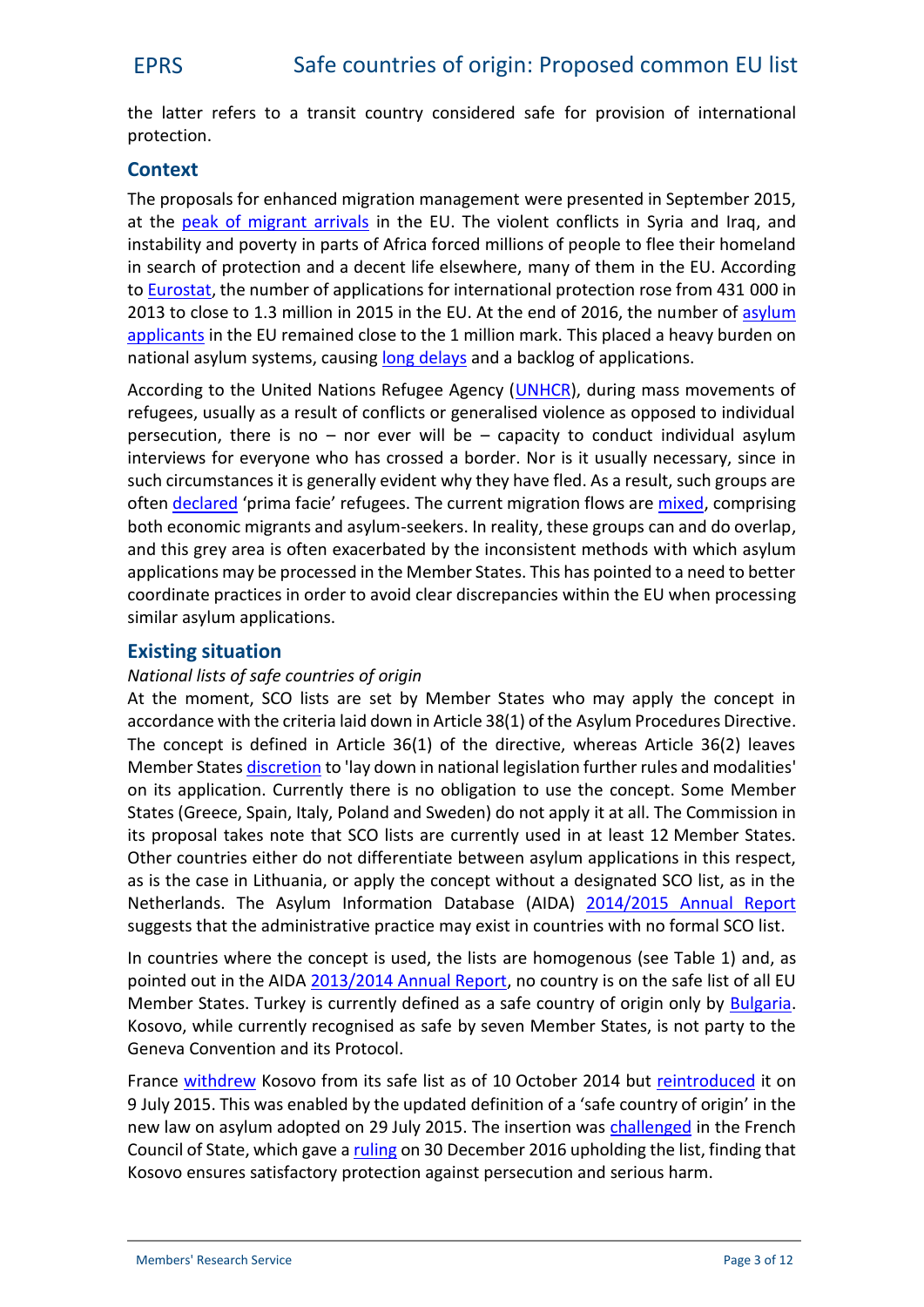# EPRS Safe countries of origin: Proposed common EU list

Germany as the main destination country, receiving [72](https://www.easo.europa.eu/sites/default/files/public/EN_ Annual Report 2015_1.pdf) % of the Western Balkan inflow in 2015, implemented several changes in legislation, including [adding](http://www.asylumineurope.org/news/24-11-2015/aida-update-germany-lower-rights-asylum-seekers-%E2%80%9Csafe-countries-origin%E2%80%9D-dublin-all) Western Balkan countries to the national SCO list (Serbia, Macedonia, and Bosnia and Herzegovina on 19 September 2014, and Albania, Kosovo and Montenegro on 24 October 2015), prioritising the processing of their applications and accelerating return procedures.

|                                          | Austria | Belgium   | <b>Bulgaria</b> | Czech Rep. | France    | Germany   | Ireland | Latvia | Luxembourg | Malta | Slovakia  |
|------------------------------------------|---------|-----------|-----------------|------------|-----------|-----------|---------|--------|------------|-------|-----------|
| Albania                                  |         |           | $\bullet$       |            | $\bullet$ | $\bullet$ |         |        | $\bullet$  |       |           |
| Bosnia and Herzegovina                   | ●       | $\bullet$ | $\bullet$       |            | $\bullet$ | $\bullet$ |         |        | $\bullet$  |       |           |
| former Yugoslav Republic<br>of Macedonia |         |           | $\bullet$       |            | $\bullet$ | $\bullet$ |         |        | $\bullet$  |       |           |
| Kosovo                                   |         |           |                 |            |           | ●         |         |        |            |       |           |
| Montenegro                               |         |           |                 |            | $\bullet$ | $\bullet$ |         |        | $\bullet$  |       | $\bullet$ |
| Serbia                                   | ●       | $\bullet$ | $\bullet$       |            | $\bullet$ | $\bullet$ |         |        | $\bullet$  |       |           |
| Turkey                                   |         |           |                 |            |           |           |         |        |            |       |           |

**Table 1: Western Balkan countries and Turkey on EU Member States' SCO lists**

Source: EMN [Ad-Hoc Query,](http://ec.europa.eu/dgs/home-affairs/what-we-do/networks/european_migration_network/reports/docs/ad-hoc-queries/return/2015_659_emn_ahq_concept_of_safe_country_of_origin_wider_dissemination.pdf) Statewatch [information note,](http://www.statewatch.org/news/2015/jul/eu-com-safe-countries.pdf) AIDA [country reports](http://www.asylumineurope.org/reports).

The divergence can be explained by national differences in conducting safety assessments with regard to countries of origin. Currently, the Asylum Procedures Directive only sets the requirement of regular review in its Article 37. The new proposed Asylum Procedures Regulation would centralise the assessment, leaving the review of the situation in third countries to the Commission, assisted by the European Union Agency for Asylum, which is proposed to be created through extending the mandate of the European Asylum Support Office (EASO). While the proposals are pending, EASO **published in November 2016** new [country of origin reports](https://www.easo.europa.eu/information-analysis/country-origin-information/country-reports) on the Western Balkan countries and Turkey to feed into the ongoing discussion and national assessments.

#### *Accelerated procedure*

Article 31(8)(b) of the Asylum Procedures Directive allows Member States to use a procedure that is accelerated and/or conducted at the border or in transit zones, when an applicant is from a safe country of origin. The Commission has consistently stressed that the fast-track approach should not compromise the obligation to examine applications case by case. Granting protection to a citizen from a country that is included in the SCO list is possible, but in that case the applicants needs to rebut the presumption of safety and demonstrate their individual need for protection.

Whereas the time limit for processing an application under a regular procedure is six months, extendable for up to 21 months, there are no minimum time limits for an accelerated procedure. Article 31(9) of the Asylum Procedures Directive requires Member States to set 'reasonable' time limits for the first instance decision to be reached, and Article 39(2) leaves Member States discretion to set time limits for applicants to exercise their right to an effective remedy. Not surprisingly, the time frames for accelerated first and second instance asylum procedures vary significantly.<sup>2</sup> The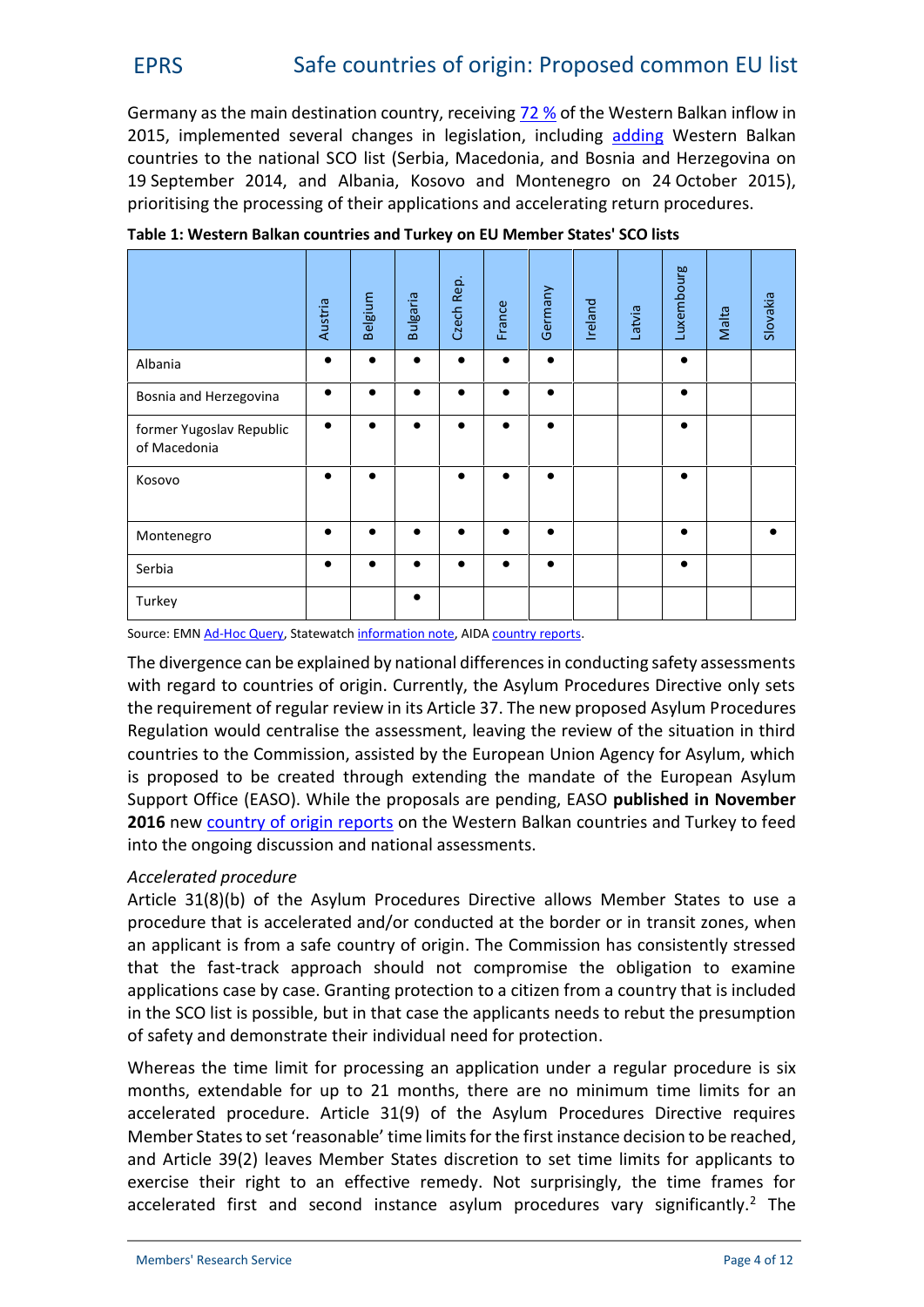Commission [observes](http://europa.eu/rapid/press-release_MEMO-15-5597_en.htm) that the national time limits to process claims using accelerated procedures currently vary from between a few days to five months, whereas all the basic procedural rights, including the right to a personal interview still apply. The Court of Justice of the EU (CJEU) in its *Samba Diouf* [judgment](http://curia.europa.eu/juris/liste.jsf?language=en&num=C-69/10) (2011) took a stand that a 15-day time limit is sufficient 'to prepare and bring an effective action and appears reasonable and proportionate in relation to the rights and interests involved'. In countries such as Bulgaria or Malta, where the maximum duration of accelerated procedure is 3 and 6 days respectively, the time frame left to applicants to prepare their case is extremely short and may not be sufficient. On the other hand, in most countries there are [no procedural](http://www.ecre.org/wp-content/uploads/2016/10/AIDA-Brief-DurationProcedures.pdf) [consequences](http://www.ecre.org/wp-content/uploads/2016/10/AIDA-Brief-DurationProcedures.pdf) if the time limit for accelerated procedure is not respected. Unfortunately, data on the use of accelerated procedures in Member States is [not collected](http://www.asylumineurope.org/sites/default/files/shadow-reports/admissibility_responsibility_and_safety_in_european_asylum_procedures.pdf) systematically, making it difficult to evaluate current practices. The AIDA [2014/2015](http://www.asylumineurope.org/sites/default/files/shadow-reports/aida_annualreport_2014-2015_0.pdf) [Annual Report](http://www.asylumineurope.org/sites/default/files/shadow-reports/aida_annualreport_2014-2015_0.pdf) draws attention to the risks of legal uncertainty and arbitrariness, as well as to the gap between acceleration as set out in law and in practice.

#### *Recognition rates*

The divergences in national SCO lists may lead to different recognition rates for asylum applications, especially for Western Balkan applicants which as a group have one of the lowest rates across the EU – just over 2% in 2015 according to [EASO](https://www.easo.europa.eu/sites/default/files/public/EN_ Annual Report 2015_1.pdf). In EU and associated countries where their recognition rates were higher (such as Italy, Switzerland and the UK), they were mostly granted humanitarian protection rather than refugee status. Regardless of low chances of recognition, Western Balkan nationals are increasingly applying for international protection in the EU: the number almost [doubled](https://www.easo.europa.eu/sites/default/files/public/EN_ Annual Report 2015_1.pdf) in 2015 compared to 2014 (from 110 000 to 201 405), making them the second-largest group of applicants after Syrians, and ahead of Afghans and Iraqis. EASO takes note that, compared to other nationalities, the number of [repeat applications](https://www.easo.europa.eu/analysis-and-statistics) is also particularly high for Western Balkan applicants.

#### **Parliament's starting position**

The European Parliament in three key resolutions of [17 December 2014](http://www.europarl.europa.eu/sides/getDoc.do?pubRef=-//EP//TEXT+TA+P8-TA-2014-0105+0+DOC+XML+V0//EN), [10 September](http://www.europarl.europa.eu/sides/getDoc.do?type=TA&language=EN&reference=P8-TA-2015-0317) [2015](http://www.europarl.europa.eu/sides/getDoc.do?type=TA&language=EN&reference=P8-TA-2015-0317) and [12 April 2016](http://www.europarl.europa.eu/sides/getDoc.do?pubRef=-//EP//TEXT+TA+P8-TA-2016-0102+0+DOC+XML+V0//EN), reiterated:

- the need for a holistic EU approach to migration which would open up more legal channels for economic migration to counteract irregular migration, while bringing about a fairer system of burden-sharing across the EU regarding humanitarian protection in compliance with [Article 80 TFEU](http://eur-lex.europa.eu/legal-content/EN/TXT/PDF/?uri=CELEX:12012E/TXT&from=EN);
- its commitment to open borders within the Schengen area, at the same time ensuring effective management of external borders;
- acknowledged the Commission proposal for a Union list of safe countries of origin, amending the Asylum Procedures Directive;
- observed that if such a list became obligatory for Member States it could, in principle, be an important tool for facilitating the asylum process, including return; regretted the current situation in which Member States apply different lists, containing different safe countries, hampering uniform application and incentivising secondary movements; and,
- underlined that any list of safe countries of origin should not detract from the principle that every person must be allowed an appropriate individual examination of his or her application for international protection.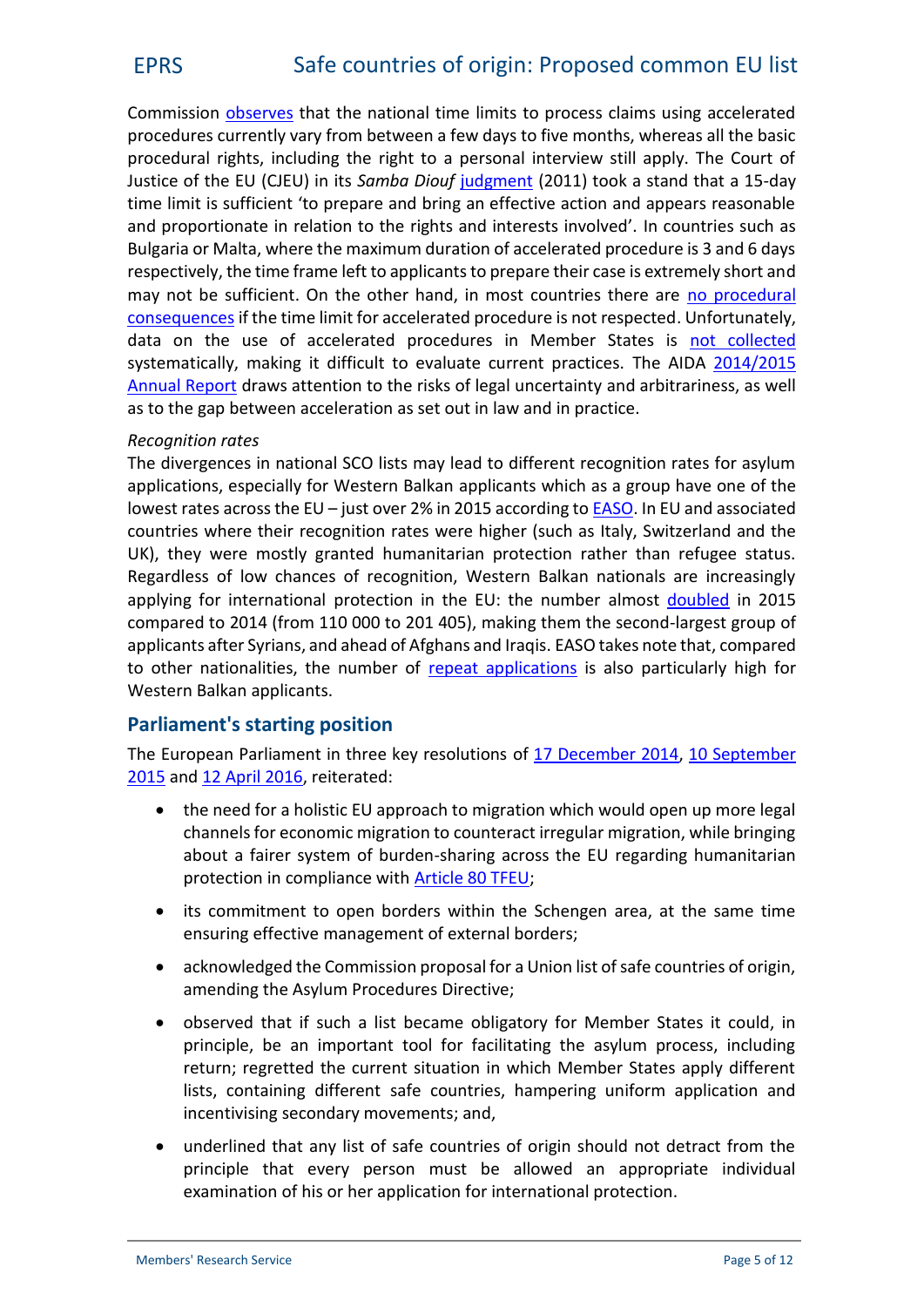#### **Council and European Council starting position**

In view of the implementation of the European Agenda on Migration, the European Council of [25-26 June 2015](http://www.consilium.europa.eu/en/meetings/european-council/2015/06/25-26/) stressed the need for cooperation with countries of origin and transit to accelerate readmission negotiations. On 10 July, the Luxembourgish Presidency [suggested](http://www.statewatch.org/news/2015/jul/eu-council-safe-country-of-origin-10687-15.pdf) to ensure rapidly a coordinated approach between Member States on the designation at national level of third countries as safe countries of origin.

Possible asylum misuse by citizens of Western Balkan countries that benefit from visa-free travel was addressed by the [Justice and Home Affairs Council](http://www.consilium.europa.eu/en/meetings/jha/2015/07/20/) on 20 July 2015, which came to the [conclusion](http://data.consilium.europa.eu/doc/document/ST-11133-2015-INIT/en/pdf) that Western Balkan countries should be defined as safe countries of origin to enable fast-tracking of their asylum applications.

The European Council of [15-16 October 2015](http://www.consilium.europa.eu/en/meetings/european-council/2015/10/15-16/) welcomed the [EU-Turkey Draft Action Plan](http://ec.europa.eu/news/2015/10/20151006_en.htm), which Commission President Juncker presented to Turkish President Erdoğan on 5 October 2015. Member States confirmed their willingness to increase cooperation with Turkey. On 29 November 2015, at the [meeting](http://www.europarl.europa.eu/RegData/etudes/BRIE/2015/573276/EPRS_BRI%282015%29573276_EN.pdf) of EU Heads of State or Government with Turkey, a decision was reached to 'activate' the [Joint Action Plan.](http://europa.eu/rapid/press-release_MEMO-15-5860_en.htm) The parties issued a [joint statement](http://www.consilium.europa.eu/en/press/press-releases/2015/11/29-eu-turkey-meeting-statement/) to confirm their commitments. Turkey undertook to implement readmission agreements and immediately increase its cooperation with the EU on irregular migrants. The EU committed €3 billion for the refugee facility for Turkey. At the meeting of the EU Heads of State or Government with Turkey on 7 March 2016, the parties identified the [principles](http://www.consilium.europa.eu/en/meetings/international-summit/2016/03/07/) for cooperation, in particular 'to resettle, for every Syrian readmitted by Turkey from Greek islands, another Syrian from Turkey to the EU Member States, within the framework of the existing commitments'. During the [European Council](http://www.europarl.europa.eu/RegData/etudes/BRIE/2016/581401/EPRS_BRI%282016%29581401_EN.pdf) meeting of18 March 2016, an [EU-Turkey Statement](http://www.consilium.europa.eu/en/press/press-releases/2016/03/18-eu-turkey-statement/) was agreed with Turkish Prime Minister Ahmed Davutoğlu on stopping the flow of irregular migration via Turkey to Europe, breaking the business model of smugglers and offering migrants an alternative to putting their lives at risk. The plan would remain conditional on Turkey's progress in fulfilling the requirements of its [Visa Liberalisation Roadmap](http://ec.europa.eu/dgs/home-affairs/what-we-do/policies/european-agenda-migration/background-information/docs/20160504/turkey_progress_visa_liberalisation_roadmap_en.pdf).

#### **Preparation of the proposal**

Establishing a minimum common EU list was previously attempted in 2005, but at the time the Member States failed to reach agreement on the countries to include in the list. This option, included in the 2005 Asylum Procedures Directive, was subsequently challenged by the European Parliament in the Court of Justice of the European Union (CJEU), which [annulled](http://curia.europa.eu/juris/liste.jsf?language=en&num=C-133/06) it for lack of procedural conformity.

This time, the Commission is using the option for 'Union rules leading to a common asylum procedure in the Union' provided for in recital 4 of the recast Asylum Procedures Directive. The legal basis stated in the proposal is Article 78(2)(d) TFEU, providing for common procedures for the granting and withdrawing of uniform asylum and subsidiary protection status. The choice of countries was based on information provided by the European External Action Service (EEAS); Member States, EASO, the Council of Europe, UNHCR and other relevant international organisations. The proposal builds on the premise that the majority of the suggested countries are already included in national SCO lists. However, [commentators](http://eulawanalysis.blogspot.be/2015/09/safe-countries-of-origin-assessing-new.html) point out that Turkey was added to the list in 2015 on the Commission's initiative in preparation for closer cooperation that was sealed by the EU- Turkey statement reached on 18 March 2016.

The Commission states in its explanatory memorandum that there has been a sharp increase in asylum applications submitted by citizens of the proposed countries. All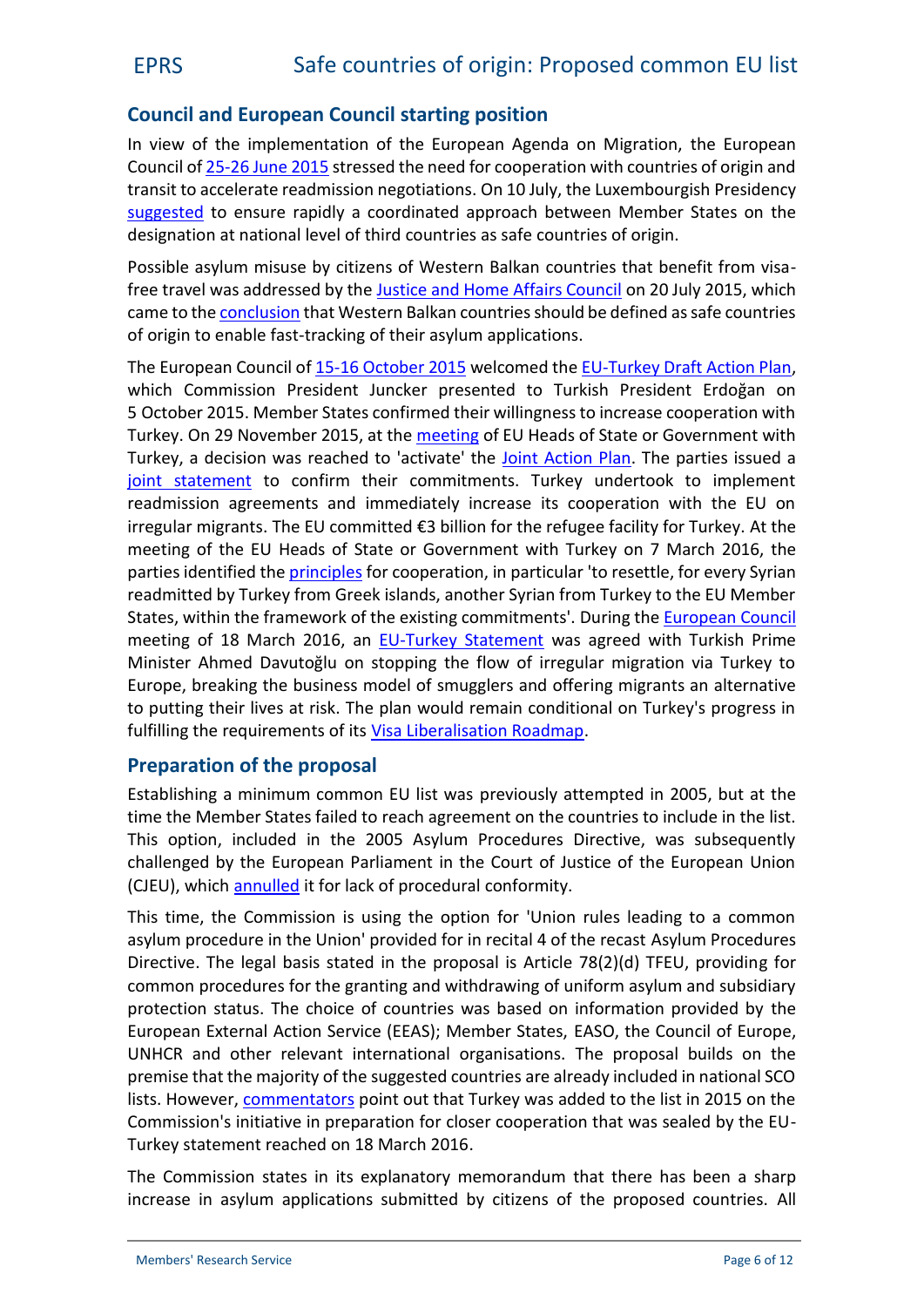except Turkey and Kosovo have been [exempt](http://eur-lex.europa.eu/legal-content/EN/TXT/PDF/?uri=CELEX:02001R0539-20140609&from=EN) from EU visa requirements since 2010. In its [assessment](http://ec.europa.eu/dgs/home-affairs/what-is-new/news/news/docs/20150225_5th_post-visa_liberalisation_report_with_western_balkan_countries_en.pdf) report published in February 2015, the Commission deplored that the number of asylum applications from the visa-free countries had been increasing constantly since visa liberalisation, while the recognition rates in the EU and associated countries continued to fall, leading to a large number of manifestly unfounded claims. The overarching aim of the new regulation would be to improve migration management, especially through reducing abuse of national asylum systems as well as the [Common](http://ec.europa.eu/dgs/home-affairs/what-we-do/policies/asylum/index_en.htm) [European Asylum System](http://ec.europa.eu/dgs/home-affairs/what-we-do/policies/asylum/index_en.htm) (CEAS).

In 2016, the Commission also proceeded to [reform](http://eur-lex.europa.eu/legal-content/en/ALL/?uri=CELEX%3A52016DC0197) of the CEAS, presenting new proposals for all its instruments. On 13 July 2016, the Commission proposed to replace the Asylum Procedures Directive with a regulation. In addition to choosing a directly applicable instrument that does not require transposition in national law, one of the mostsignificant changes of the [proposal](http://eur-lex.europa.eu/legal-content/EN/TXT/?uri=COM:2016:0467:FIN) (COM(2016) 467) concerns precisely the use of the safe country concepts, which are to become mandatory in all Member States. The Commission explains that the aim is to achieve a fully harmonised designation of safe countries of origin, proposed by the Commission on the basis of assessments conducted by the proposed [European Union Agency for Asylum](http://www.europarl.europa.eu/RegData/etudes/BRIE/2016/595849/EPRS_BRI%282016%29595849_EN.pdf). In line with this, Article 50(1) of the proposal includes a 'sunset' clause that would allow Member States to retain national designations of safe countries of origin for up to five years after the entry into force of the Asylum Procedures Regulation.

In the explanatory memorandum with the proposal, the Commission states that 'the EU common list of safe countries of origin should be an integral part of this draft Regulation' and, for this reason, the new text incorporates the proposal for a regulation establishing an EU common list of safe countries of origin, including the same list of countries. The Commission envisages the next steps as follows.

- Once the co-legislators have agreed on the proposal for establishing an EU common list of safe countries of origin, it should be adopted. The Commission has set it among its 34 [priority pending proposals](http://ec.europa.eu/atwork/pdf/cwp_2017_annex_iii_en.pdf) to be adopted in 2017.
- The text of the new regulation would then be incorporated in the Asylum Procedures Regulation as it is adopted.
- After that, the regulation establishing an EU common list of safe countries of origin should be repealed.

#### **The changes the proposal would bring**

The Commission has proposed to establish the EU list of safe countries so that all Member States would use procedures linked to this concept. The seven countries were chosen because their nationals account for around 17 % of the total number of applications lodged in the EU. Other countries may be added in the future after a thorough assessment by the Commission and adoption by the two co-legislators.

Moreover, the seven countries were selected as they are considered, in principle, to fulfil the requirements set out in the [Asylum Procedures Directive](http://eur-lex.europa.eu/legal-content/EN/TXT/PDF/?uri=CELEX:32013L0032&from=EN). [Rankings of countries](http://www.statewatch.org/news/2015/jul/eu-com-safe-countries.pdf) of origin based on recognition rate (from low to high) and for which at least 1 000 applicants were registered in 2014 show that all six Western Balkan countries can be found in the top 10. The majority of these countries have also been designated as candidate countries by the European Council, fulfilling, again in principle, the [Copenhagen criteria](http://ec.europa.eu/enlargement/pdf/key_documents/2014/20141008-strategy-paper_en.pdf) guaranteeing democracy, the rule of law, human rights and respect for and protection of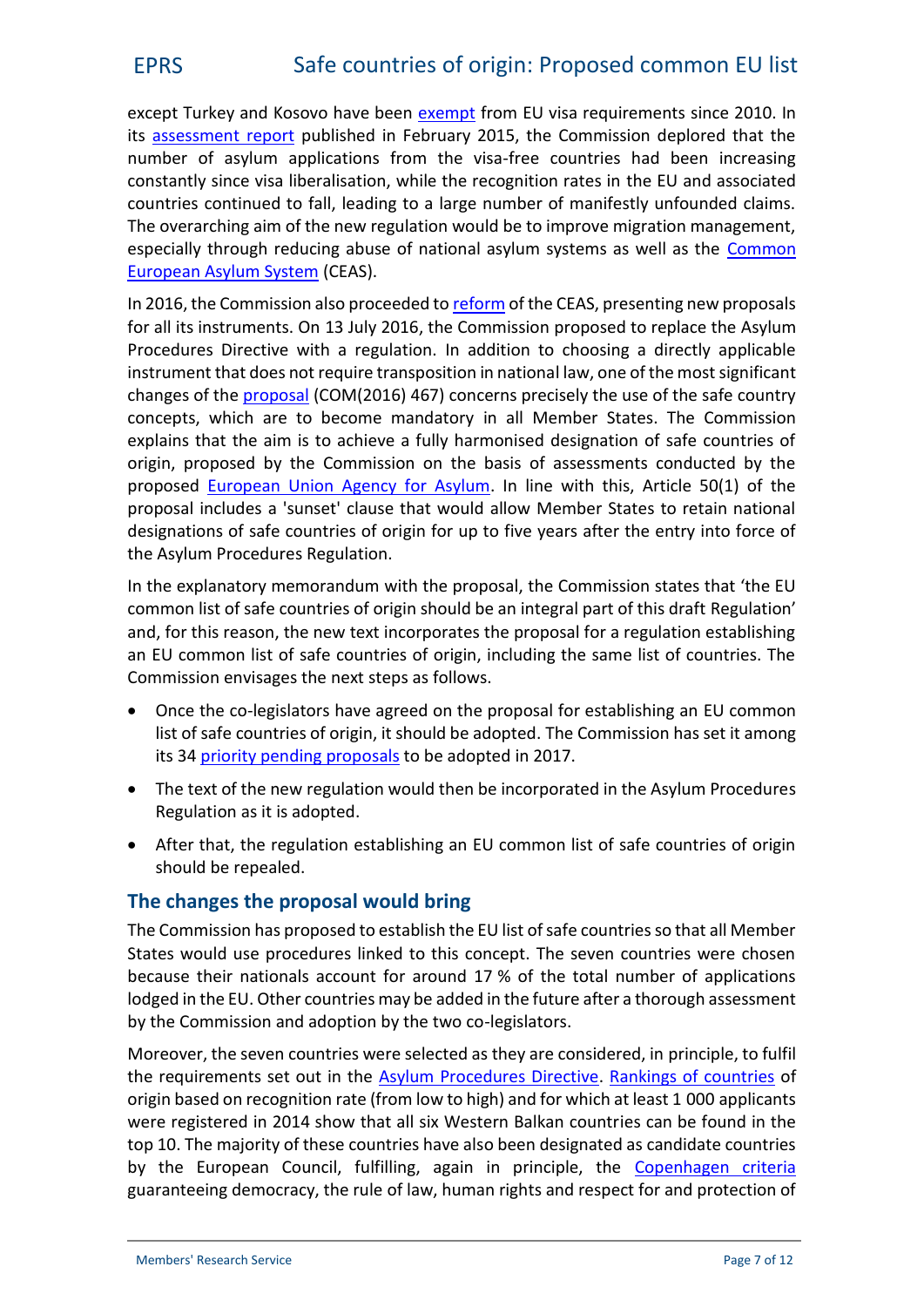minorities. Candidates for EU membership can thus *a priori* be considered 'safe'. The Commission asserts that it will regularly review the situation in the countries concerned, and where necessary can propose to temporarily suspend countries from the list. The purpose of establishing the list of safe countries is to separate better those who are in clear need of international protection and are therefore very likely to succeed in their asylum applications, and those who are leaving their country for other reasons which do not fall under the right of asylum. This list will enable Member States to fast-track asylum procedures for nationals of countries that are presumed safe to live in. As the Commission President, Jean-Claude Juncker [explained](https://ec.europa.eu/priorities/sites/beta-political/files/state_of_the_union_2015_en.pdf), 'the presumption of safety must certainly apply to all countries which the European Council unanimously decided meet the basic Copenhagen criteria for EU membership – notably as regards democracy, the rule of law, and fundamental rights'. It would also apply to the other potential candidate countries in the Western Balkans, in view of their progress made towards candidate status. President Juncker reiterated his support for this proposed regulation again in his **[State of the Union](https://ec.europa.eu/priorities/state-union-2016_en)** [speech](https://ec.europa.eu/priorities/state-union-2016_en) in 2016.

The common European list is also intended to reduce discrepancies among Member States in processing asylum claims. The list is meant to help eliminate potential 'loopholes' and deter secondary movements of applicants for international protection, who may currently seek to reach a specific Member State based on a perceived higher chance of being successfully granted protection. The 'safe countries of origin' list could also allow for swifter returns of those applicants who do not qualify for asylum. The establishment of the list should deter attempted abuses of the [Common European](http://ec.europa.eu/dgs/home-affairs/what-we-do/policies/asylum/index_en.htm) [Asylum System](http://ec.europa.eu/dgs/home-affairs/what-we-do/policies/asylum/index_en.htm) and allow Member States to devote greater resources to providing adequate protection to persons in genuine need.

| Country                  | <b>ECtHR rulings of violations of</b> | EU candidate<br>Percentage of well- |   |
|--------------------------|---------------------------------------|-------------------------------------|---|
|                          | <b>European Convention on</b>         | founded asylum<br>country           |   |
|                          | Human Rights in 2014                  | applications in 2014                |   |
| Albania                  | 4 of 150 cases                        | 7.8%                                |   |
| Bosnia and Herzegovina   | 5 of 1 196                            | 4.6%                                |   |
| former Yugoslav Republic |                                       |                                     |   |
| of Macedonia             | 6 of 502                              | 0.9%                                | ✓ |
| Kosovo                   | not party to ECHR                     | 6.3%                                |   |
| Montenegro               | 1 of 447                              | 3.0%                                |   |
| Serbia                   | 16 of 11 490                          | 1.8%                                |   |
| Turkey                   | 94 of 2899                            | 23.1%                               |   |

**Table 2: Comparison of countries to be included in the common safe country of origin list**

Source: European Commission [fact sheet](http://ec.europa.eu/dgs/home-affairs/what-we-do/policies/european-agenda-migration/background-information/docs/2_eu_safe_countries_of_origin_en.pdf) of 9 September 2015.

#### **Advisory committees**

The [Committee of the Regions](http://cor.europa.eu/Pages/welcome.html) (CoR) adopted an [opinion](http://cor.europa.eu/en/activities/opinions/pages/opinion-factsheet.aspx?OpinionNumber=CDR%202607/2015) on the European Agenda on Migration on 3 December 2015. The Committee insisted that while EU candidate and pre candidate countries are required to meet the EU's human rights standards to qualify as a 'safe country of origin', the situation of vulnerable groups in particular needs to be carefully monitored. This would allow the identification of legitimate protection needs due to persecution on the grounds of, inter alia, gender, sexual orientation, gender identity or ethnicity. In its opinion [Partnership Framework with third countries on](http://cor.europa.eu/en/activities/opinions/pages/opinion-factsheet.aspx?OpinionNumber=CDR%204555/2016) [Migration](http://cor.europa.eu/en/activities/opinions/pages/opinion-factsheet.aspx?OpinionNumber=CDR%204555/2016), adopted in plenary on 8 February 2016, the CoR agrees that the EU needs to reduce the possibilities for irregular migration and strengthen its readmission and return policies with third countries. Among the 16 partner countries, CoR emphasises the importance of Libya, Jordan, Lebanon, Tunisia and Niger. To reduce the number of people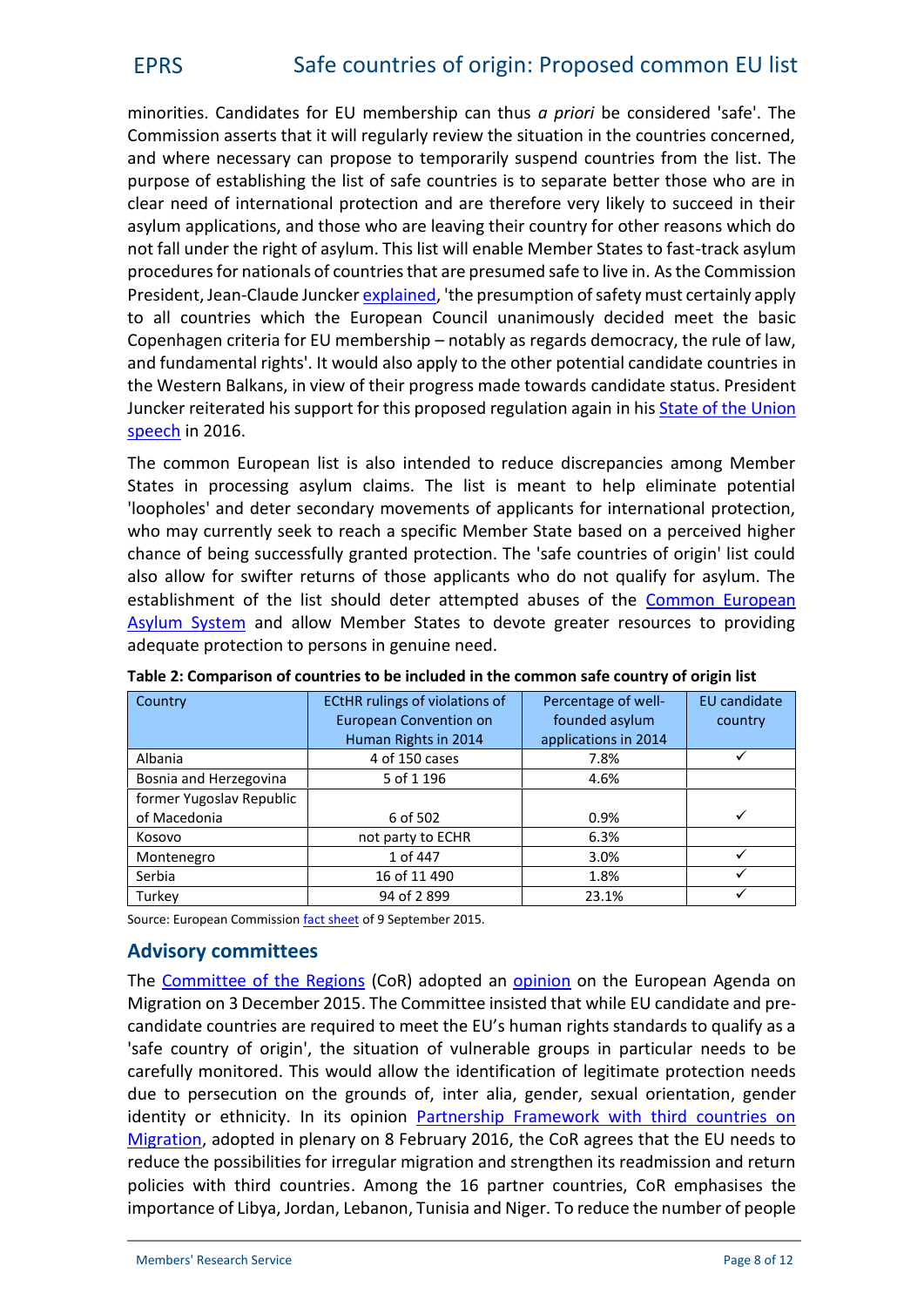taking dangerous trips to Europe, it recommends offering conditional support for setting up hotspots in third countries. These would be managed by the EU and international bodies (UNHCR) and would assess the merits of asylum applications on the ground.

The [European Economic and Social Committee](http://www.eesc.europa.eu/) adopted an [opinion](http://eur-lex.europa.eu/legal-content/EN/TXT/?uri=uriserv:OJ.C_.2016.071.01.0082.01.ENG&toc=OJ:C:2016:071:TOC) on the proposed regulation on 10 December 2015. The Committee welcomed the proposal and endorsed the initiative to establish a common EU list of safe countries of origin to offset the current differences between national lists. However, the Committee emphasised that the specific criteria for considering a country 'safe' for the purposes of the Qualification Directive and the Asylum Procedures Directive should be 'established in a more practical and secure way'. Moreover, the Committee considers that it might be premature to draw up a list of specific countries considered safe for those purposes. Regarding safeguards to applicants, the Committee insists that the concept has important practical consequences, such as the possibility to use accelerated procedures. The Committee recommends 'requiring a substantiated decision on the relevance of applying the concept' in each case after an individual assessment.

#### **National parliaments**

The [subsidiarity deadline](http://www.ipex.eu/IPEXL-WEB/dossier/document/COM20150452.do) was 9 November 2015. No national parliament submitted a reasoned opinion on the proposal but political dialogue was opened by Czech Republic, Italy and Romania.

#### **Stakeholders' views**

According to some [observers](http://eulawanalysis.blogspot.be/2015/09/safe-countries-of-origin-assessing-new.html), the 'safe country of origin' concept still bears a number of substantial conceptual and procedural risks. Criteria such as the number of European Court of Human Rights [\(ECtHR](http://www.echr.coe.int/Pages/home.aspx?p=home)) rulings finding violations, the [Copenhagen criteria for EU](http://ec.europa.eu/enlargement/pdf/key_documents/2014/20141008-strategy-paper_en.pdf) [accession](http://ec.europa.eu/enlargement/pdf/key_documents/2014/20141008-strategy-paper_en.pdf) or even the fact that a particular country is considered 'safe' by several Member States do not necessarily guarantee that the safety criteria in Annex I to the recast [Asylum](http://eur-lex.europa.eu/legal-content/EN/TXT/PDF/?uri=CELEX:32013L0032&from=EN) [Procedures Directive](http://eur-lex.europa.eu/legal-content/EN/TXT/PDF/?uri=CELEX:32013L0032&from=EN) are met. The Commission approached this issue by assessing the existence of human rights protection in the national legal orders.

A balance between efficiency and respect for the right to seek asylum needs to be sought: statistics show that there are still thousands of applicants from these states who demonstrate a genuine need for protection. The Commission's own [explanatory](http://eur-lex.europa.eu/resource.html?uri=cellar:a5874209-56cc-11e5-afbf-01aa75ed71a1.0009.02/DOC_1&format=PDF) [memorandum](http://eur-lex.europa.eu/resource.html?uri=cellar:a5874209-56cc-11e5-afbf-01aa75ed71a1.0009.02/DOC_1&format=PDF) notes that in all the states concerned, there was persecution on lesbian, gay, bisexual, transgender and intersex (LGBTI) grounds, as well as persecution in some states against Roma, women and children.

The attempted [coup d'état](http://www.bbc.com/news/world-europe-36816045) which took place in Turkey in July 2016 and the ensuing instability call however for attention, and an ongoing re-assessment to ensure that all [human rights safeguards and safety](http://www.newslettereuropean.eu/eu-list-of-safe-countries-of-origin-voted-by-libe-committee/) are ensured. According to [observers](http://eulawanalysis.blogspot.be/2016/05/the-orbanisation-of-eu-asylum-law.html), caution needs to be paid before the EU proceeds to conclude a [further agreement similar to the EU-](http://www.atlasinfo.fr/Migrations-l-UE-envisage-une-ligne-de-protection-dans-les-eaux-libyennes_a78824.html) [Turkey one](http://www.atlasinfo.fr/Migrations-l-UE-envisage-une-ligne-de-protection-dans-les-eaux-libyennes_a78824.html) with Libya, when it is not yet a politically stable democratic system and cannot as yet guarantee full compliance with international human-rights treaties.

FRA, the [Fundamental Rights Agency,](http://fra.europa.eu/en) in its [opinion](http://fra.europa.eu/sites/default/files/fra_uploads/fra-2016-opinion-safe-country-of-origin-01-2016_en.pdf) presented to the EP's LIBE Committee, points out that designation of safe countries of origin can be a legitimate instrument to facilitate the processing of applications from persons whose claims for international protection are likely to be unfounded. Dealing with these claims in an effective manner can have a positive fundamental rights impact by allowing national asylum systems to focus on other persons whose applications are more likely to be well founded, thereby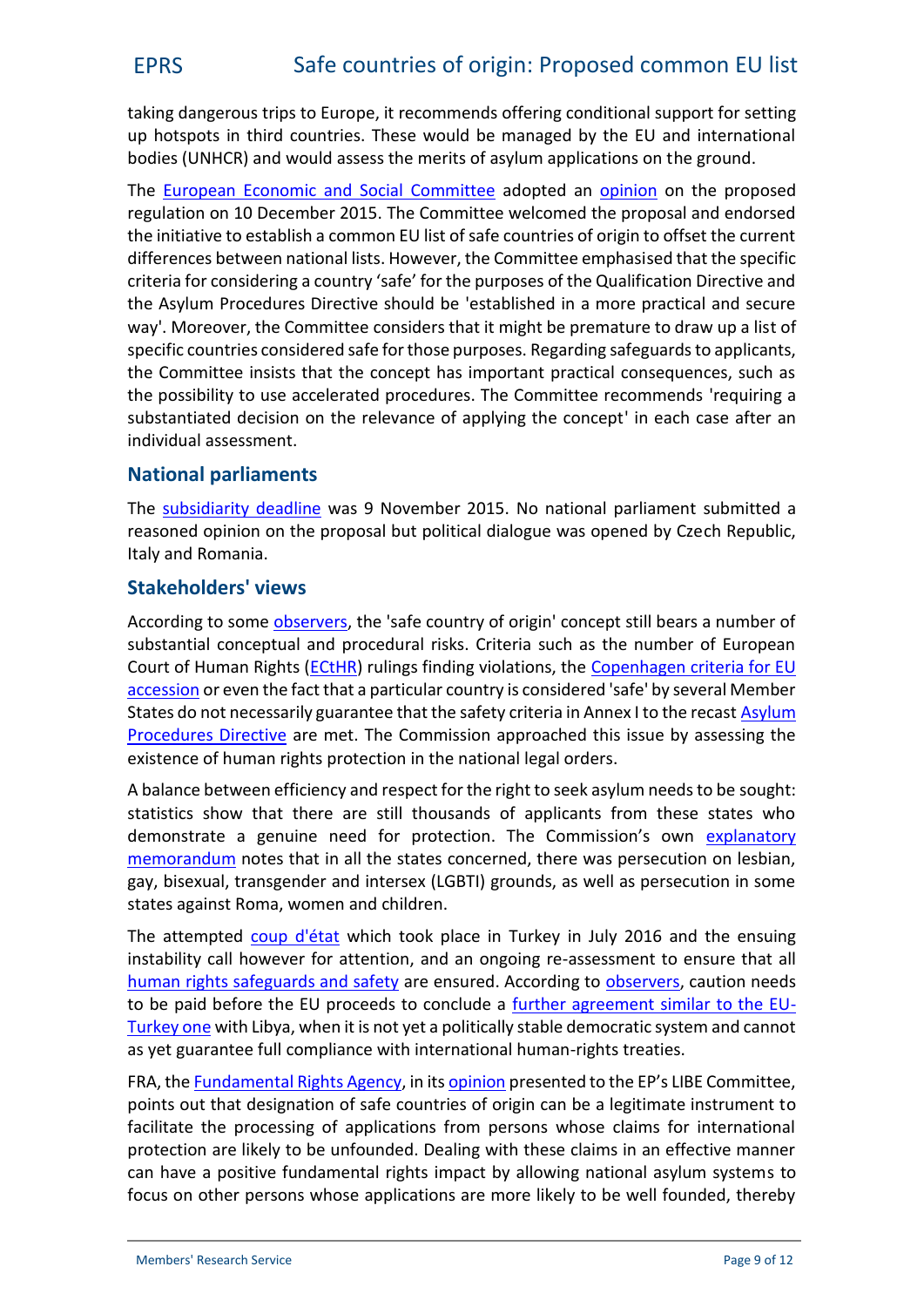contributing to the reduction of processing times (where applicants remain in limbo) for all applicants for international protection. An EU common list of safe countries of origin would, however, need to be accompanied by sufficient safeguards ensuring, in particular, that it is not to the detriment of fundamental rights of persons in genuine need of international protection originating from the countries in question, namely on: (a) ensuring the right to seek asylum, *non-refoulement* and the prohibition of collective expulsion; (b) the right to an effective remedy; (c) non-discrimination; and (d) ensuring rights of children, determining the best interest of unaccompanied minors and the prevention of arbitrary detention of children.

[UNHCR](http://www.refworld.org/cgi-bin/texis/vtx/rwmain/opendocpdf.pdf?reldoc=y&docid=4bab55ea2) does not oppose the notion of 'safe country of origin' as long as it is used as a procedural tool to prioritise and/or accelerate examination of an application in very carefully circumscribed situations. UNHCR recognises the inherent difficulties in making an assessment of general safety. Displacement situations and general conditions can be volatile in many countries. Moreover, any assessment by states is susceptible to political, economic and foreign policy considerations. UNHCR considers it critical to ensure that: a) each application is examined fully and individually on its merits in accordance with certain procedural safeguards; b) each applicant is given an effective opportunity to rebut the presumption of safety of their country of origin in his or her individual circumstances; c) the burden of proof on the applicant is not increased; and, d) applicants have the right to an effective remedy in the case of a negative decision.

UNHCR's Executive Committee [considers](http://ijrl.oxfordjournals.org/content/28/4/601.full?etoc) that 'notions such as "safe country of origin" ... should be appropriately applied so as not to result in improper denial of access to asylum procedures, or to violations of the principle of *non-refoulement'*. It has taken the view that SCO practices are permissible, provided that they are rooted in a proper assessment of the country's conditions and do not lead to the automatic rejection of claims from designated countries. UNHCR's approach has been to insist on safeguards, rather than to condemn these practices outright. Moreover, while they remind states of their obligations under Article 3 of the 1951 Convention relating to the Status of Refugees, that is, the non-discrimination guarantee, UNHCR has not argued that SCO practices are invariably discriminatory. In contrast, there is some authoritative opinion questioning the use of SCO mechanisms at all. For instance, the International Commission of Jurists (ICJ) has [expressed its opposition](http://briguglio.asgi.it/immigrazione-e-asilo/2011/settembre/oss-icj-dir-accoglienza-2.pdf) to SCOs in general.

Michael Diedring, Secretary General of [ECRE](http://www.ecre.org/) stated, at

the launch of the AIDA [2014/2015 Annual Report](http://www.asylumineurope.org/annual-report-20142015), that the proposed regulation will enable EU countries to apply accelerated procedures, which in practice often significantly curtail asylum-seekers' rights to appeal a negative decision and to lawfully remain on the territory pending such an appeal. He warned that 'advocating for a common EU approach to "safe countries of origin" therefore runs the risk of a "race to the bottom" in protection standards by standardising presumptions'. [Similar concerns](https://www.theparliamentmagazine.eu/articles/news/junckers-eu-common-list-safe-countries-origin-raises-questions) were echoed by Amnesty International as well as Human Rights Watch. Amnesty International's Iverna McGowan [underlined](https://www.amnesty.org/en/latest/news/2015/09/eu-action-not-words-needed-at-jha-to-end-suffering-of-thousands/) that 'refugee status is determined by individual circumstances, meaning no country of origin can be deemed "safe"'.

[L'Association Européenne des Droits de l'Homme](http://www.aedh.eu/) (AEDH), EuroMed Rights and the International Federation for Human Rights (FIDH) have stated that no country may be simply labelled as 'safe', [arguing that](http://www.newslettereuropean.eu/eu-list-of-safe-countries-of-origin-voted-by-libe-committee/) the EU Member States will 'institutionalise' a system of refusing their responsibilities to asylum-seekers and international obligations. AEDH wrote, 'We oppose a notion which, we believe, is contrary to the principle of non discrimination on the grounds of nationality enshrined in international law. We call on the European Parliament and the Council to reject the adoption of this regulation.'

## **Legislative process**

The proposal, COM(2015) 452, submitted by the Commission on 9 September 2015 was [assigned](http://www.europarl.europa.eu/oeil/popups/ficheprocedure.do?reference=2015/0211%28COD%29&l=en) to the EP Civil Liberties, Justice and Home Affairs (LIBE) Committee on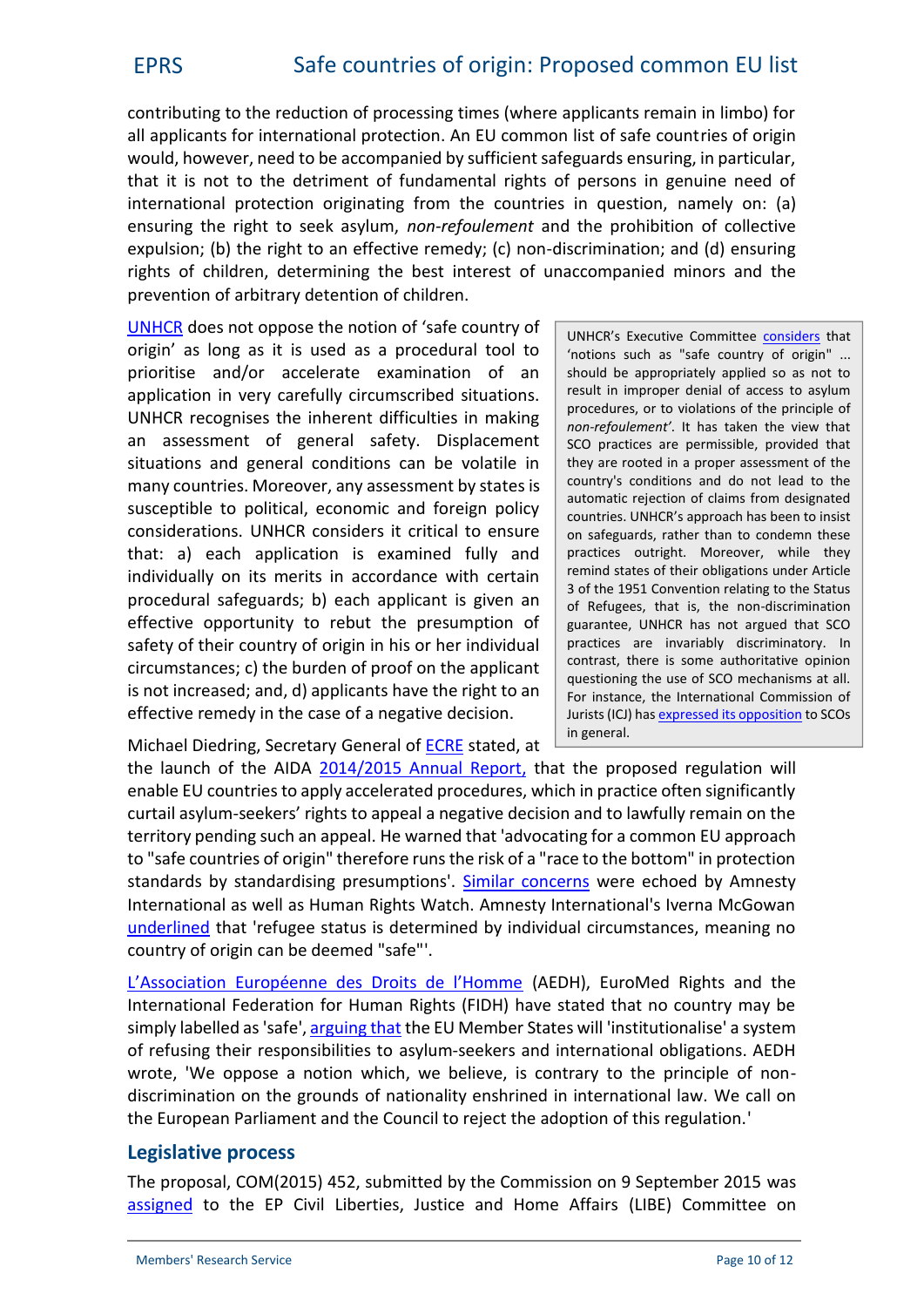16 September 2015. On 7 July 2016, the LIBE Committee adopted the [report](http://www.europarl.europa.eu/sides/getDoc.do?type=REPORT&mode=XML&reference=A8-2016-0244&language=EN) by Sylvie Guillaume (S&D, France), together with opinions from the Committees on Foreign Affairs Committee (AFET) and Development (DEVE). The LIBE Committee also adopted a mandate enabling the opening of trilogue talks with the Council.

In the report, LIBE Members agreed that the future EU common list of safe countries of origin, which should help Member States to process certain asylum applications faster and more consistently, should replace today's national lists after a three-year transition period. During those three years, EU countries will be able to suggest to the Commission that other third countries be added to the common list, but they would not be allowed to consider as a 'safe country of origin' any country which has been suspended or removed from the European list. The Commission would assess which countries should be included, removed or temporarily suspended from the list.

In the Council, The Luxembourg Presidency suggested [revisions](http://www.statewatch.org/news/2015/sep/eu-council-safe-countires-list-12414-15.pdf) to the Commission's proposal of 9 September 2015, feeding into the Justice and Home Affairs Counsellors meeting on [2 October 2015](http://www.consilium.europa.eu/en/meetings/mpo/2015/10/jha-counsellors-%28europol%29-%28242225%29/). The Justice and Home Affairs Council of [8-9 October 2015](http://www.consilium.europa.eu/en/meetings/jha/2015/10/08-09/) confirmed the need for an effective [return policy](http://www.consilium.europa.eu/en/press/press-releases/2015/10/08-jha-return-policy/), which requires cooperation with countries of origin and transit. Additionally, increasing coherence between migration and development policy is being emphasised through the [New Partnership Framework with](https://ec.europa.eu/home-affairs/sites/homeaffairs/files/what-we-do/policies/european-agenda-migration/proposal-implementation-package/docs/20160607/communication_external_aspects_eam_towards_new_migration_ompact_en.pdf) [Third Countries](https://ec.europa.eu/home-affairs/sites/homeaffairs/files/what-we-do/policies/european-agenda-migration/proposal-implementation-package/docs/20160607/communication_external_aspects_eam_towards_new_migration_ompact_en.pdf) and the series of compacts being concluded to ensure that development assistance helps partner countries manage migration more effectively, and also incentivises them to effectively cooperate on readmission of irregular migrants. Work with the Commission proposal continued in the Asylum Working Party, with Coreper reaching a mandate on 23 March 2016 to open negotiations with Parliament.

Trilogue meetings took place on 13 September and 19 October 2016. The negotiations have been divided into four topics: methodology, means of suspension of country from the list; harmonisation of lists into a single list; and, fundamental rights safeguards. Agreement has been reached so far on the first two sections, but the latter two have been subject to disagreement.

While the co-legislators have agreed on the common list approach, there is no decision yet as to which countries should be on the list. The Parliament and Council agreed to postpone the evaluation of the list until new country information is available, as the Commission's methodology for drawing up the list came under *[criticism](http://www.aedh.eu/Green-light-given-to-a-common-list.html)*, in particular due to the inclusion of Turkey. On 16 November 2016, the delegations in the Council received a [letter](http://eur-lex.europa.eu/legal-content/EN/TXT/PDF/?uri=CONSIL:ST_14543_2016_INIT&from=EN) from José Carreira, Executive Director of EASO, containing new country of origin reports on the seven countries listed in the proposal. These new reports prepared by EASO are intended to feed into the on-going trilogue negotiation process, which should resume in early 2017.